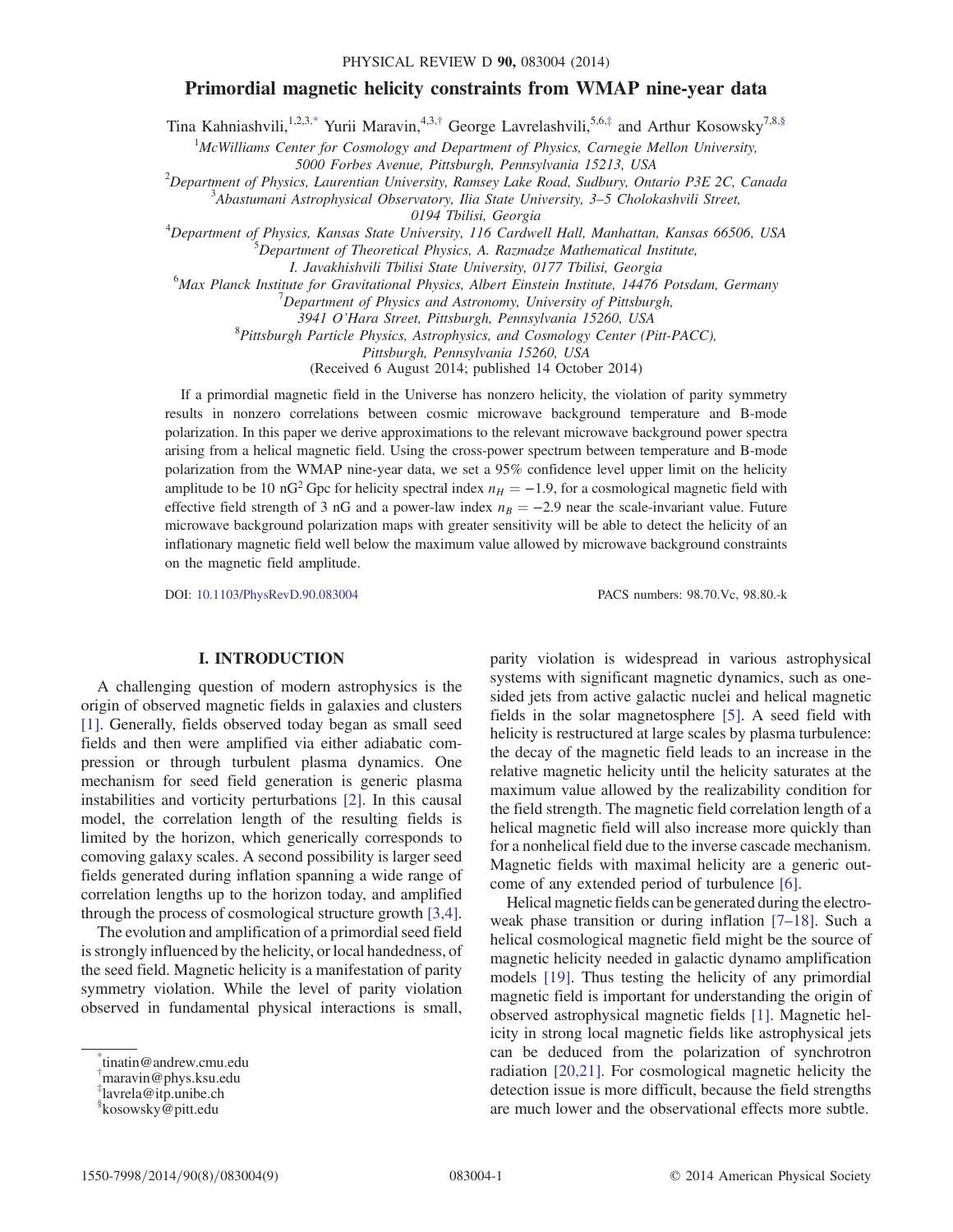The most direct probe of any cosmological magnetic fields is their effect on the cosmic microwave background (CMB) radiation, and particularly its polarization. The microwave background linear polarization is conventionally decomposed into E-mode (parity-even) and B-mode (parity-odd) components [\[22,23\].](#page-7-8) A nonhelical magnetic field contributes to all of the parity-even power spectra, those correlating E with itself and B with itself, in addition to E with the microwave temperature T and the temperature with itself. These contributions were explicitly calculated in Ref. [\[24\]](#page-7-9), and have been used to constrain the amplitude of a primordial magnetic field [\[25](#page-7-10)–32]. However, if a parityviolating helical magnetic field component is present, then it will contribute to the remaining parity-odd power spectra, namely EB or TB [\[33](#page-7-11)–36], which are identically zero for magnetic fields with zero helicity. Note that Faraday rotation by magnetic fields [\[37\]](#page-7-12) imprints itself on the power spectrum and frequency spectrum of microwave background polarization, but is insensitive to helicity for a given magnetic field power spectrum [38–[41\].](#page-7-13)

Helical magnetic fields are perhaps the most natural parity-violating source of TB or EB correlations in the microwave background polarization [42–[49\],](#page-7-14) but other more speculative parity-violating sources can also induce them. These include a Chern-Simons coupling of photons to another field [42–[44,50](#page-7-14)–52], a homogeneous magnetic field [53–[56\],](#page-8-0) Lorentz symmetry breaking [57–[70\],](#page-8-1) or nontrivial cosmological topology [71–[74\].](#page-8-2) If some nonzero TB or EB correlation is detected, the corresponding angular power spectrum must be measured sufficiently well to distinguish between these possibilities.

In this paper we obtain upper limits on the helicity of a primordial magnetic field, using the nine-year WMAP constraints on any cross correlation between microwave background temperature and B-polarization [\[75\].](#page-8-3) Current polarization data are consistent with zero cosmological TB signal, as expected in the standard cosmological model. We compute the theoretical estimates of cross correlation given in Ref. [\[35\]](#page-7-15) and compare with the measured upper limits [75–[77\].](#page-8-3) Since we obtain only upper limits, we assume that magnetic helicity is the only possible parity-violating source present, which gives the most conservative helicity upper limits. For simplicity of calculation, we consider only the vector (vorticity) perturbations sourced by the magnetic field and neglect the tensor (gravitational wave) perturbations. This is a good approximation for angular multipoles  $l > 50$  [\[34\],](#page-7-16) and for this reason we use measured  $C_l^{\text{TB}}$ constraints only for  $l > 50$ ; the neglected large angular scales contain little total statistical weight in our constraints.

The outline of the paper is as follows: in Sec. [II](#page-1-0) we review the main characteristics of a helical magnetic field and derive the vorticity perturbations. Section [III](#page-2-0) gives the expression for  $C_l^{\text{TB}}$  due to these vorticity perturbations, and these are compared with the WMAP nine-year upper limits in Sec. [IV.](#page-4-0) Implications and future experimental prospects are discussed in Sec. [V.](#page-5-0) We employ natural units with  $\hbar =$  $c = 1$  and Gaussian units for electromagnetic quantities.

## <span id="page-1-0"></span>II. PROPERTIES OF A COSMOLOGICAL MAGNETIC FIELD

We assume that a cosmological magnetic field was generated during or prior to the radiation-dominated epoch, with the energy density of the field being a first-order perturbation to the standard Friedmann-Lemaître-Robertson-Walker homogeneous cosmological model. We also assume that primordial plasma is a perfect conductor and thus the spatial and temporal dependence of the field separates:  $\mathbf{B}(\mathbf{x}, t) = \mathbf{B}(\mathbf{x})/a(t)^2$  with  $a(t)$ being the cosmological scale factor. The mean helicity density of the magnetic field is given by

$$
\mathcal{H}_B = \frac{1}{V} \int_V d\mathbf{x} \mathbf{A}(\mathbf{x}) \cdot \mathbf{B}(\mathbf{x}) = \frac{1}{V} \int_V d\mathbf{x} \mathbf{A}(\mathbf{x}) \cdot \nabla \times \mathbf{A}(\mathbf{x}),
$$
\n(1)

with A being the vector potential, in the limit that the integral is over an infinite volume. An integral over a finite but large volume will approximate this helicity density. In general, magnetic helicity is a gauge-dependent quantity, because the vector potential A can be redefined by adding a gradient to it. However, the magnetic helicity is gauge invariant for periodic systems without a net magnetic flux, as shown in Ref. [\[78\]](#page-8-4). We assume that our Universe can be well approximated by a large box with periodic boundary conditions, provided the dimension of the box is large compared to the Hubble length today. In this case, the magnetic helicity is a well-defined quantity.

<span id="page-1-1"></span>A Gaussian random magnetic field is described by the two-point correlation function in wave number space as

$$
\langle B_m^*(\mathbf{k})B_n(\mathbf{k}')\rangle
$$
  
=  $(2\pi)^3 \delta^{(3)}(\mathbf{k} - \mathbf{k}')[(\delta_{mn} - \hat{k}_m \hat{k}_n)P_B(k) + i\epsilon_{mnl}\hat{k}_l P_H(k)].$  (2)

Here,  $\hat{k}_m = k_m/k$  are the unit wave number components,  $\epsilon_{mnl}$  is the antisymmetric tensor, and  $\delta^{(3)}({\bf k} - {\bf k}')$  is the Dirac delta function. We use the Fourier transform convention  $B_j(\mathbf{k}) = \int d^3x e^{i\mathbf{k} \cdot \mathbf{x}} B_j(\mathbf{x})$ . The symmetric power spectrum  $P_B(k)$  is related to the mean magnetic energy density by

$$
\mathcal{E}_B = \frac{1}{(2\pi)^3} \int_0^{k_D} dk k^2 P_B(k),\tag{3}
$$

while the antisymmetric power spectrum  $P_H(k)$  is related to the magnetic helicity density as

$$
\mathcal{H}_B = \frac{1}{(2\pi)^3} \int_0^{k_D} dk k \frac{1}{2} P_H(k), \tag{4}
$$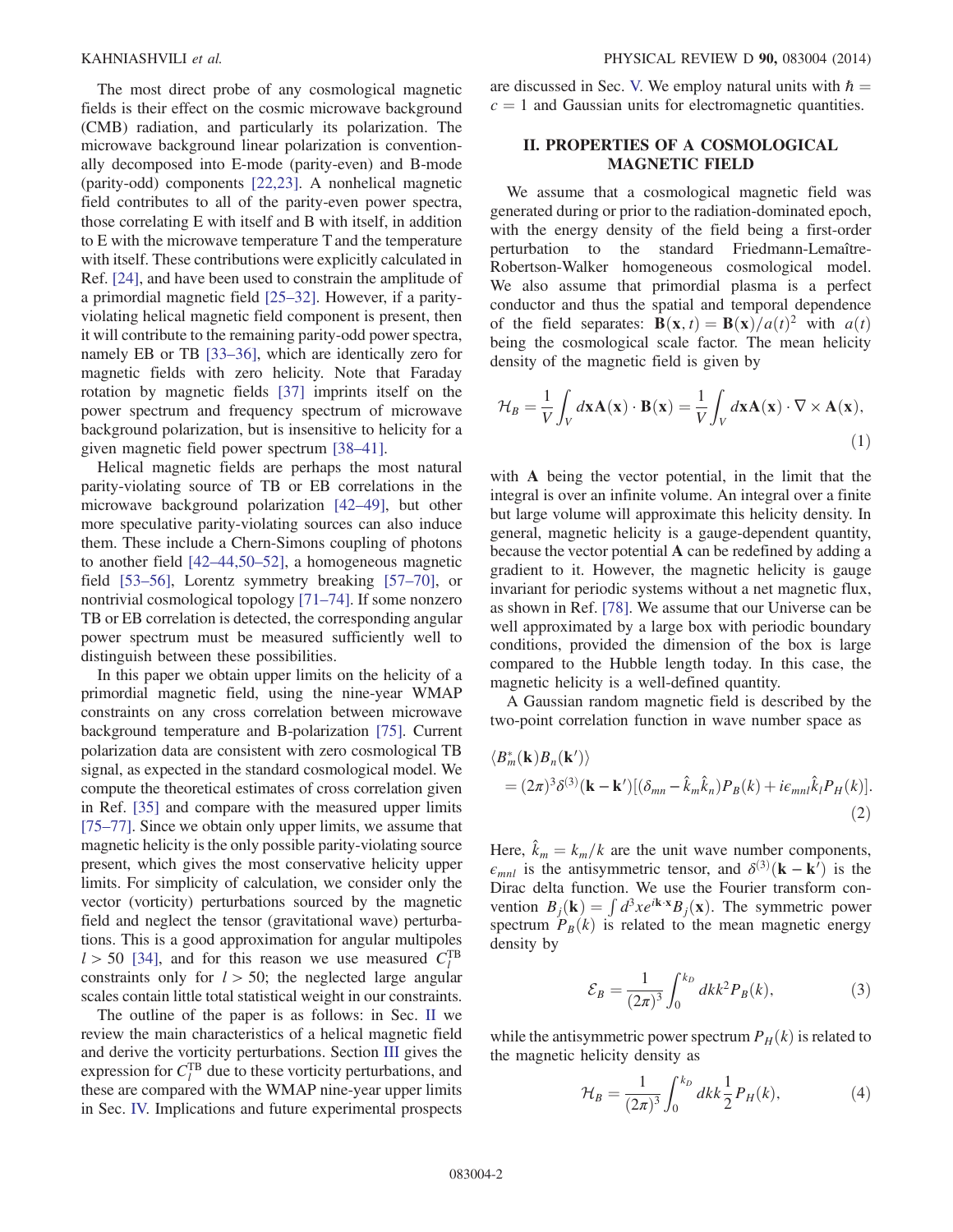where  $k_D$  is a characteristic damping scale for the magnetic field.

<span id="page-2-1"></span>The total energy density and helicity of the magnetic field satisfy the realizability condition

$$
\mathcal{H}_B \le 2\xi_M \mathcal{E}_B,\tag{5}
$$

where

$$
\xi_M \equiv \frac{2\pi \int_0^{k_D} dk k P_B(k)}{\int_0^{k_D} dk k^2 P_B(k)}\tag{6}
$$

is the magnetic field correlation length. The power spectra  $P_B(k)$  and  $P_H(k)$  are generically constrained by  $P_B(k) \geq |P_H(k)|$ . We assume that these power spectra are given by simple power laws,  $P_B(k) = A_B k^{n_B}$  and  $P_H(k) = A_H k^{n_H}$ . The constraint on their relative amplitudes implies  $n_H > n_B$  [\[79\];](#page-8-5) in addition, finiteness of the total magnetic field energy requires  $n_B > -3$  if the power law extends to arbitrarily small values of k. For physical transparency, instead of describing the magnetic field amplitude by the proportionality factors  $A_B$  and  $A_H$ , we will use the effective magnetic field amplitude  $B_{\text{eff}} \equiv (8\pi \mathcal{E}_B)^{1/2}$  [\[80\]](#page-8-6) and the helicity density  $\mathcal{H}_B$ . Using these quantities is convenient because they do not depend on the power-law indices  $n_B$  and  $n_H$  and are independent of any smoothing scale.

Often, cosmological magnetic fields are characterized by a smoothed value on some comoving length scale  $\lambda > \lambda_D = 2\pi/k_D$ . Convolving with a Gaussian smoothing kernel, the smoothed magnetic field amplitude  $B_{\lambda}$  is [\[24\]](#page-7-9)

$$
B_{\lambda}^{2} \equiv |\langle \mathbf{B}(\mathbf{x}) \cdot \mathbf{B}(\mathbf{x}) \rangle|_{\lambda} = \frac{2}{(2\pi)^{2}} A_{B} \Gamma\left(\frac{n_{B} + 3}{2}\right) \lambda^{-n_{B} - 3},
$$
  

$$
\lambda > \lambda_{D}.
$$
 (7)

We also introduce a smoothed quantity  $H<sub>\lambda</sub>$  (the so-called helicity measure or current helicity [\[36\]](#page-7-17)) related to the magnetic helicity having the same units as  $B_\lambda$  and depending on the antisymmetric part of the magnetic field spectrum:

$$
H_{\lambda}^{2} \equiv \lambda |\langle \mathbf{B}(\mathbf{x}) \cdot [\nabla \times \mathbf{B}(\mathbf{x})] \rangle|_{\lambda}
$$
  
=  $\frac{2}{(2\pi)^{2}} A_{H} \Gamma \left( \frac{n_{H} + 4}{2} \right) \lambda^{-n_{H} - 3},$   
 $\lambda > \lambda_{D}.$  (8)

See Ref. [\[40\]](#page-7-18) for a more detailed discussion. Then the transformation between the smoothed quantities  $B_\lambda$  and  $H_\lambda$ and the effective quantities  $B_{\text{eff}}$  and  $\mathcal{H}_B$  is simply

$$
B_{\rm eff} = \frac{B_{\lambda}(k_D \lambda)^{\frac{n_B+3}{2}}}{\sqrt{\Gamma(\frac{n_B+5}{2})}},\tag{9}
$$

and

$$
\mathcal{H}_B = \frac{1}{8\pi} \frac{\lambda H_\lambda^2 (k_D \lambda)^{n_H + 2}}{(n_H + 2) \Gamma(\frac{n_H + 4}{2})}.
$$
 (10)

We assume that the magnetic field cutoff scale  $k_D$  is determined by the Alfvén wave damping scale,  $\lambda_D \approx v_A L_S$ [\[81,82\],](#page-8-7) where  $v_A$  is the Alfvén velocity set by the total magnetic energy density [\[24\].](#page-7-9) Since  $v_A \ll 1$  the Alfvén damping scale will always be much smaller scale than the Silk damping scale (the thickness of the last scattering surface) for standard cosmological models. On the other hand, the CMB fluctuations are determined by the Silk damping scale, and presence of the magnetic field source at smaller scales will not significantly affect the resulting spectra.

#### <span id="page-2-0"></span>III. MICROWAVE BACKGROUND FLUCTUATIONS FROM A HELICAL MAGNETIC FIELD

A cosmological magnetic field induces Alfvén waves sourced by the Lorentz force in the cosmological plasma (see [\[24,81](#page-7-9)–85]), which generically produce nonzero vorticity perturbations. In the case of a stochastic magnetic field the average Lorentz force  $\langle L(x) \rangle = -\langle B \times [\nabla \times B] \rangle /$  $(4\pi)$  vanishes, while the root-mean-square Lorentz force  $\langle L(x) \cdot L(x) \rangle^{1/2}$  is nonzero and acts as a source in the vector perturbation equation. If the magnetic field spectrum Eq. [\(2\)](#page-1-1) has a helical part  $P_H(k)$ , then the Lorentz force twopoint correlation function will have both symmetric and antisymmetric pieces. Both contribute to the symmetric piece of the vorticity perturbation spectrum, but only the antisymmetric piece of the Lorentz force, determined entirely by  $P_H(k)$ , will contribute to the antisymmetric part of the vorticity perturbation spectrum [\[35\].](#page-7-15)

In the tight-coupling limit between photons and baryons, the fluid vorticity is sourced by the transverse and divergence-free piece of the Lorentz force. The fluid vorticity at last scattering then translates into temperature and polarization fluctuations in the microwave background radiation [\[24\]](#page-7-9). The microwave temperature and E-polarization components are both parity symmetric, while the B-polarization component is parity antisymmetric [\[86\].](#page-8-8) This implies that the cross-power spectra  $C_l^{\text{TB}}$  and  $C_l^{\text{EB}}$  from stochastic magnetic fields will be nonzero only if  $P_H(k)$  is nonzero [\[22,33](#page-7-8)–36]. In other words, the TB and EB power spectra provide a way to measure whether a primordial magnetic field has a helical component. (A constant magnetic field component also gives nonzero  $C_l^{\text{TB}}$  and  $C_l^{\text{EB}}$  through Faraday rotation [\[53,54\],](#page-8-0) but the two distinct contributions can be distinguished by their different power spectra, and by the frequency dependence of a Faraday rotation signal.)

Detailed computations of the various CMB angular power spectra induced by helical and nonhelical magnetic fields have been presented elsewhere [\[24,35\].](#page-7-9) Here we focus on the TB power spectrum, because current data do not put a significant constraint on the much smaller EB power spectrum. For  $l > 50$  where the TB power spectrum has significant power, we neglect tensor contributions, which are smaller. Here we derive an analytic approximation to the TB angular power spectrum, based on the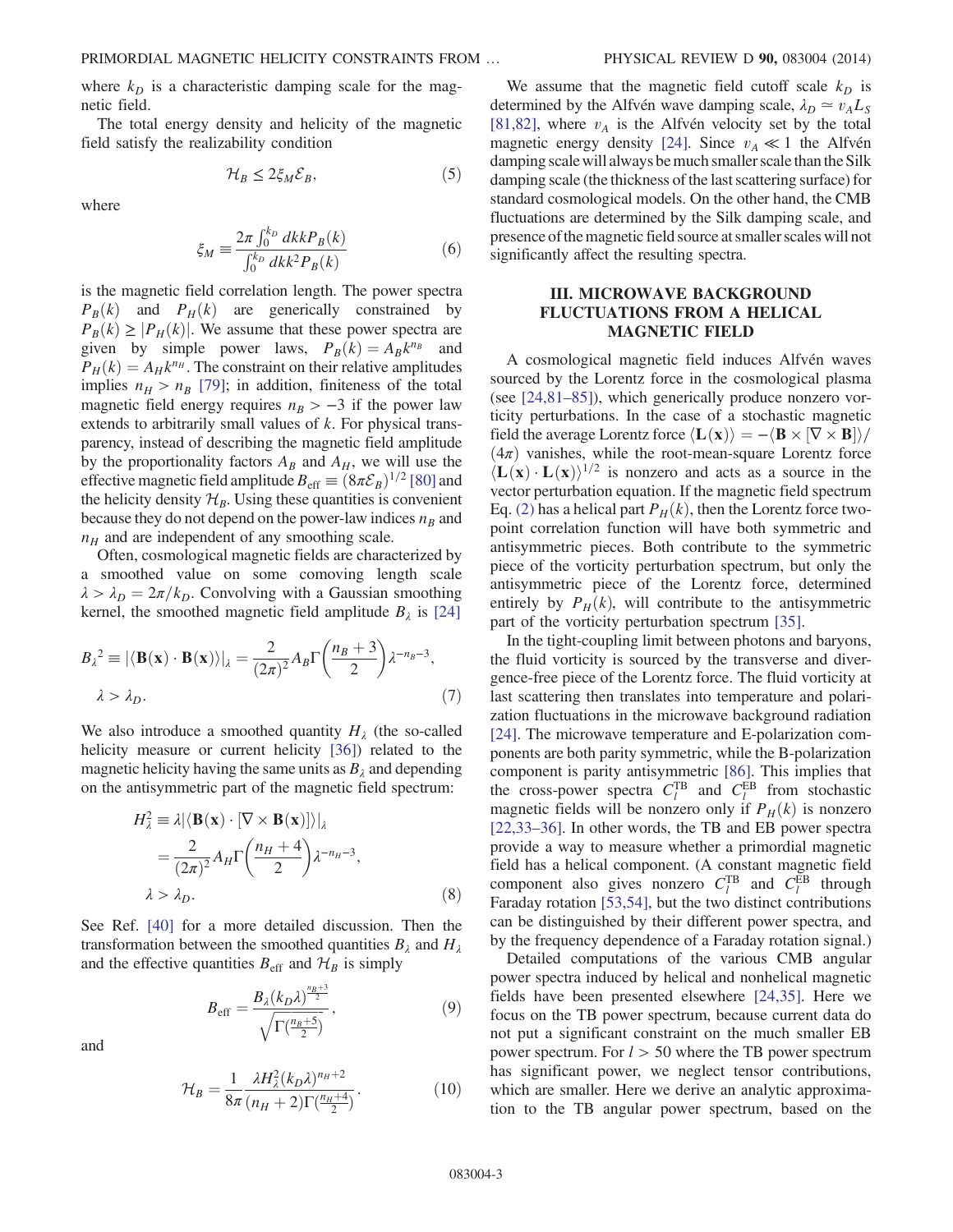second-order approximation technique from Ref. [\[87\]](#page-8-9); this approximate solution is simple and accurate enough for deriving upper limits on the helical magnetic field.

<span id="page-3-0"></span>The multipoles of the temperature perturbation from a vector mode in Fourier space are given by

$$
\frac{\Theta_l^{(\pm 1)}(k, \eta_0)}{2l+1} \simeq \sqrt{\frac{l(l+1)}{2}} \Omega^{(\pm 1)}(k, \eta_{\text{dec}}) \frac{j_l(k\eta_0)}{k\eta_0}, \qquad l \ge 2
$$
\n(11)

where  $\Omega^{\pm 1}(k, \eta)$  are the two helicity components of the gauge-invariant vorticity perturbations, constructed from the fluid velocity field and the vector component of the metric perturbations [\[35\].](#page-7-15) Here we have made the approximation  $\eta_0 - \eta_{\text{dec}} \simeq \eta_0$  in Eq. [\(11\)](#page-3-0). For vorticity perturbations sourced by the magnetic field, the  $l = 1$  moment of temperature fluctuation is well approximated by the vorticity perturbation,  $\Theta^{(\pm 1)}(k, \eta_0) \simeq \Omega^{\pm 1}(k, \eta_{\text{dec}})$  [\[24\].](#page-7-9) For the B-mode polarization perturbation, we have [\[24\]](#page-7-9)

<span id="page-3-1"></span>
$$
\frac{B_l^{(\pm 1)}(k, \eta_0)}{2l+1} \simeq \mp \frac{\sqrt{6}}{2} \sqrt{(l-1)(l+2)} \times \int_0^{\eta_0} d\eta \dot{\tau}(\eta) e^{-\tau} P^{(\pm 1)}(k, \eta) \frac{j_l(k\eta_0 - k\eta)}{k\eta_0 - k\eta},
$$
\n(12)

<span id="page-3-2"></span>where the polarization source is defined by [\[86\]](#page-8-8)

$$
P^{(\pm 1)} = \frac{1}{10} \left[ \Theta_2^{(\pm 1)} - \sqrt{6} E_2^{(\pm 1)} \right]. \tag{13}
$$

<span id="page-3-3"></span>The temperature and polarization quadrupoles satisfy the evolution equations

<span id="page-3-4"></span>
$$
\dot{\Theta}_2^{(\pm 1)} = k \left[ \frac{\sqrt{3}}{3} \Theta_1^{(\pm 1)} - \frac{2\sqrt{2}}{7} \Theta_3^{(\pm 1)} \right] + \dot{\tau} \left[ \Theta_2^{(\pm 1)} - P^{(\pm 1)} \right],\tag{14}
$$

$$
\dot{E}_{2}^{(\pm 1)} = k \left[ \mp \frac{1}{3} B_{2}^{(\pm 1)} - \frac{2\sqrt{10}}{21} E_{3}^{(\pm 1)} \right] + \dot{\tau} \left[ E_{2}^{(\pm 1)} + \sqrt{6} P^{(\pm 1)} \right].
$$
\n(15)

Here the optical depth  $\tau(\eta) = \int_{\eta}^{\eta_0} d\eta' \dot{\tau}(\eta')$  to photon scattering from conformal time  $\eta$  until today satisfies  $d\tau/d\eta \equiv -\dot{\tau}(\eta) = \sigma_T n_e(\eta)a(\eta)$ ,  $\sigma_T$  is the Thomson scattering cross section, and  $n_e(\eta)$  the comoving number density of free electrons. The vector mode of the CMB temperature-B polarization angular power spectrum is given by [\[86\]](#page-8-8)

$$
C_l^{\text{TB}(V)} = \frac{2}{\pi} \int dk k^2 \left[ \frac{\Theta_l^{(-1)*}(k, \eta_0)}{2l+1} \frac{B_l^{(-1)}(k, \eta_0)}{2l+1} + \frac{\Theta_l^{(+1)*}(k, \eta_0)}{2l+1} \frac{B_l^{(+1)}(k, \eta_0)}{2l+1} \right].
$$
 (16)

In the rest of this section, we approximate this power spectrum in a given cosmological model, for comparison with limits on this power spectrum from temperature and polarization sky maps.

<span id="page-3-5"></span>The visibility function  $\dot{\tau}e^{-\tau}$  is sharply peaked at the time of decoupling, so to determine the B-polarization signal, Eq. [\(12\)](#page-3-1), we need to know the polarization source  $P^{(\pm 1)}$  at the time of decoupling. Differentiating Eq. [\(13\)](#page-3-2) with respect to conformal time and substituting Eqs. [\(14\)](#page-3-3) and [\(15\)](#page-3-4), at leading order we get

<span id="page-3-6"></span>
$$
\dot{P}^{(\pm 1)} - \frac{3}{10} \dot{\tau} P^{(\pm 1)} \simeq \frac{k\sqrt{3}}{30} \Theta_1^{(\pm 1)},\tag{17}
$$

where we have dropped terms containing  $\Theta_3^{(\pm 1)}$ ,  $E_3^{(\pm 1)}$ , and  $B_2^{(\pm 1)}$  (see also Ref. [\[87\]](#page-8-9)).

In our previous work [\[24,35\]](#page-7-9), we assumed the first term of Eq. [\(17\)](#page-3-5) is small to obtain the approximate solution  $P^{(\pm)} = \sqrt{3}k\Theta_1^{(\pm 1)}/9t$ . While usually valid, this approximation fails during recombination because  $k/\tau$  varies rapidly: inserting  $P^{(\pm 1)} = \sqrt{3k\Theta_1^{(\pm 1)}}/9\tau$  into the integral of Eq. [\(12\)](#page-3-1), the integrand becomes proportional to  $e^{-\tau}$ , and is not anymore peaked at the time of decoupling. Instead, we employ a more precise second-order approximate solution to the source equation, following the technique in Refs. [\[87,88\].](#page-8-9) Details are given in the appendix; the solution for the temperature-B polarization power spectrum is

$$
C_{l}^{\text{TB}} \simeq -\frac{3\pi}{14} \ln\left(\frac{10}{3}\right) \sqrt{\frac{(l+2)!}{(l-2)!}} \frac{(n_{B}+3)(n_{H}+2)}{n_{B}+n_{H}+2} \frac{n_{\text{dec}}^{2}}{\eta_{0}^{2}} k_{D} \Delta \eta_{\text{dec}} \frac{1}{(1+R_{\text{dec}})^{2}} \times \frac{\mathcal{E}_{B} \mathcal{H}_{B} k_{D}}{\rho_{\gamma 0}^{2}} \int_{0}^{x_{S}} dx x^{4} D_{E}(x) \left[1+\frac{n_{H}-1}{n_{B}+3} x^{n_{B}+n_{H}+2}\right] j_{l}^{2} (x k_{D} \eta_{0})
$$
\n(18)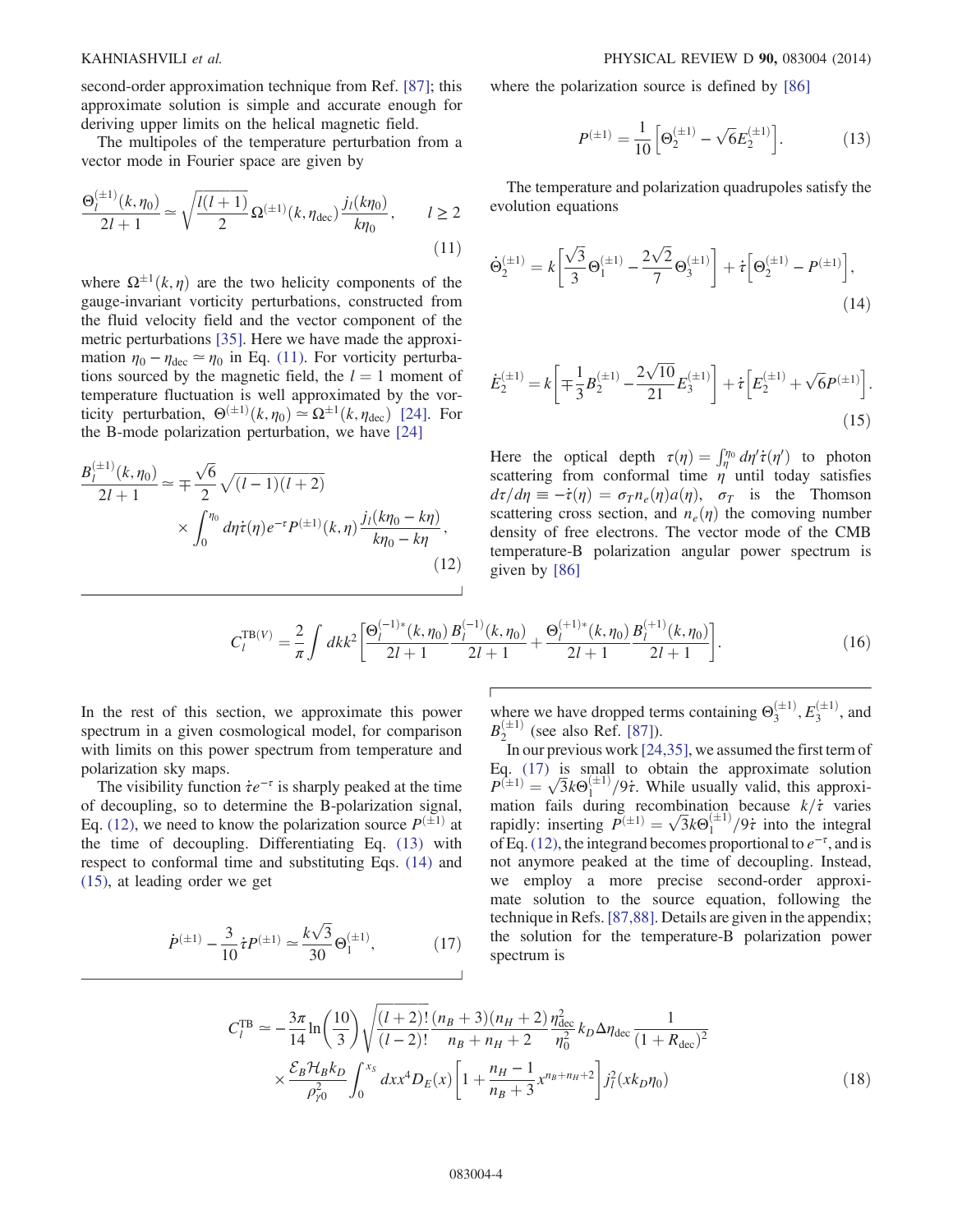<span id="page-4-4"></span>with the change of variables  $x = k/k_D$  in the integral. We have defined a function which models the effect of Silk damping for polarization [\[88\]](#page-8-10),

$$
D_E(x) \equiv 0.2(e^{-c_E(a_1x k_D \eta_0)^{b_E}} + e^{-c_E(a_2x k_D \eta_0)^{b_E}})
$$
(19)

with the fitting constants  $c_E = 0.27$ ,  $b_E = 2.0$ ,  $a_1 = 0.0011$ , and  $a_2 = 0.0019$ . The amplitude of the approximate solution Eq. [\(18\)](#page-3-6) differs from that in Ref. [\[24\]](#page-7-9) by roughly a factor of two.

#### IV. CONSTRAINTS FROM WMAP

<span id="page-4-0"></span>We obtain constraints on primordial magnetic helicity by comparing the temperature-B-polarization cross correlation function in Eq. [\(18\)](#page-3-6) with WMAP nine-year data. We assume a standard ΛCDM model. We take the Silk damping scale to be the thickness of the last scattering surface,  $L_S \simeq \Delta \eta_{\text{dec}}$ , which is determined by the function  $D_E(x)$ , so  $k_S = 0.3$  Mpc<sup>-1</sup>. The WMAP  $C_l^{\text{TB}}$  measurement is consistent with a null signal, as expected in the standard cosmological model. We follow a Feldman-Cousins prescription [\[89\]](#page-8-11) to set 68% and 95% confidence level upper limits on the primordial magnetic field [\[75\].](#page-8-3) We only consider multipoles with  $\ell > 50$  to simplify the analysis; in this range the measured values of  $C_{\ell}^{TB}$  are uncorrelated between different  $\ell$  values. This restriction does not significantly impact sensitivity to the magnetic field, since most signal is for larger values of multipole number.

A comparison between our model for  $C_{\ell}^{TB}$  and the nineyear WMAP data is given in Fig. [1](#page-4-1) for two magnetic field helicity models: one with power law  $n_H = -1.9$  and amplitude  $H_B = 10^5$  nG<sup>2</sup> Mpc, and one with power law  $n_H = -0.6$  and amplitude  $H_B = 10^8$  nG<sup>2</sup> Mpc. For both cases, we set the value of the effective magnetic field  $B_{\text{eff}}$  to

<span id="page-4-1"></span>

FIG. 1 (color online). A comparison between the temperature-B-polarization cross correlation model for  $B_{\text{eff}} = 1 \text{ nG}$ ,  $n_B = -2.99$ ; the solid red line is for a helicity amplitude of  $\mathcal{H}_B =$  $10^5$  nG<sup>2</sup> Mpc and helicity spectral index  $n_H = -1.9$  while the dotted blue line is for  $H_B = 10^8$  nG<sup>2</sup> Mpc and  $n_H = -0.6$ . Also shown are the nine-year WMAP data (solid gray dots with bars indicating uncertainties).

1 nG and the spectral index to its inflationary value of  $n_B = -2.99$ , which is somewhat below current cosmological limits [\[32\]](#page-7-19). These models both produce a helical magnetic field which is just at the level which can be ruled out from the WMAP nine-year microwave background polarization power spectra. The helicity amplitude  $\mathcal{H}_B$  varies strongly with spectral index, because for larger values of  $n_H$  the helicity is more concentrated on small scales, close to the damping scale, which contribute little to the microwave background signal.

The upper limits on the  $\mathcal{H}_B$  as functions of  $n_H$  are given in Fig. [2](#page-4-2) for three scenarios:  $n_B = -2.99$ ,  $n_B = -2.0$ , and  $n_B = n_H - 1$ . We also present the limits in terms of  $H_\lambda$  for the same three scenarios in Fig. [3,](#page-4-3) using a smoothing scale of  $\lambda = 1$  Mpc which is commonly used in the magnetic field literature.

<span id="page-4-2"></span>

FIG. 2 (color online). The 95% upper limits on  $\mathcal{H}_B$  as a function of  $n_H$  for  $n_B = -2.99$  (black solid),  $n_B = -2.0$  (red short dash), and  $n_B = n_H - 1$  (blue long dash). For all three cases,  $B_{\text{eff}} = 1 \text{ nG}.$ 

<span id="page-4-3"></span>

FIG. 3 (color online). The 95% upper limits on  $\mathcal{H}_{\lambda}$  for a smoothing scale  $\lambda = 1$  Mpc, as a function of  $n_H$  for  $n_B = -2.99$ (black solid),  $n_B = -2.0$  (red short dash), and  $n_B = n_H - 1$  (blue long dash). For all three cases,  $B_{\text{eff}} = 1 \text{ nG}$ .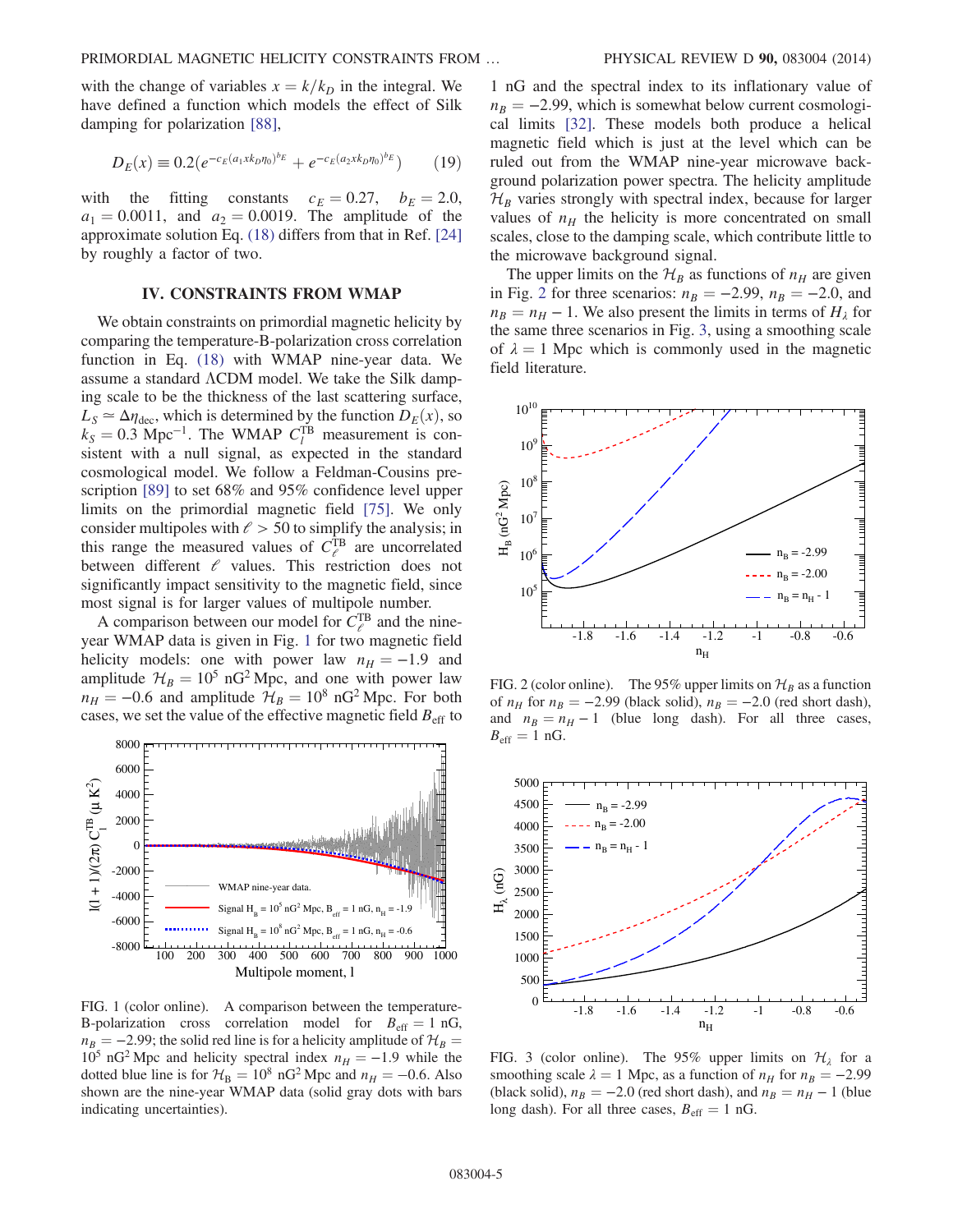The results are relatively insensitive to the systematic uncertainty in the cross-correlation signal due to modeling of the cutoff scale; a plausible range of cutoff scales gives a signal difference which is smaller than the measurement uncertainties in the WMAP data. Systematic uncertainties with a size up to 20% of the predicted values of  $C_l^{TB}$  have only small effects on the magnetic field limits obtained here.

#### V. CONCLUSIONS

<span id="page-5-0"></span>The results presented here are the first direct constraint on a helical primordial magnetic field by its contribution to the parity-odd temperature-B polarization cross-power spectrum  $C_l^{\text{TB}}$  of the microwave background. No experiment to date has detected a nonzero value for this power spectrum; we use the WMAP nine-year measurement which is consistent with zero to place upper limits on the combined mean field strength and helicity of a primordial magnetic field. The primordial magnetic field amplitude constraint of around  $B_{\text{eff}} = 3 \text{ nG}$  from the microwave background temperature and E-polarization power spectra [\[32,90](#page-7-19)–92] gives an upper limits on magnetic helicity  $\mathcal{H}_B$  less than around 10 nG<sup>2</sup> Gpc for a nearly scaleinvariant power spectrum with  $n_B = -2.99$ . The helicity limits become weaker for larger values of  $n_B$ . Recent work has argued for more stringent upper limits of  $B_{\text{eff}} < 1 \text{ nG}$ from constraints on the trispectrum induced by magnetic fields, rather than the power spectrum [\[93\]](#page-8-12). If magnetic fields from inflation are produced with a magnetic curvature mode as advocated by Ref. [\[94\],](#page-8-13) then the trispectrum constraint is even stronger, pushing the magnetic field amplitude down to  $B_{\text{eff}} < 0.05$  nG.

The mean helicity amplitude over a given volume is constrained by the realizability condition Eq. [\(5\)](#page-2-1). The smaller the value of the magnetic field  $B_{\text{eff}}$ , the lower the helicity  $\mathcal{H}_B$  which can be supported by the field. Any cosmological field will have physical effects measured over an effective volume which is at most the Hubble volume, so the effective comoving correlation length of this field is limited by the Hubble length  $H_0^{-1}$ . For a given microwave background constraint on  $\mathcal{H}_B$  and assuming a magnetic field strength equal to some current upper limit, the maximal magnetic helicity which saturates the realizability condition must have a correlation length  $\xi_M = 4\pi H_B/B_{\text{eff}}^2$ . If this correlation length is larger than the Hubble length, then a magnetic field of the given amplitude cannot support helicity as large as the measured limit. For a magnetic field with  $B_{\text{eff}} = 3$  nG and the corresponding helicity equal to the limiting value  $\mathcal{H}_B = 10 \text{ nG}^2 \text{ Gpc}$ , the correlation length for maximal helicity is around 10 Gpc: current measurements provide a helicity constraint which is just at the level of the maximum possible helicity for the magnetic field strength. If the field strength is significantly lower, then the helicity limits derived in this paper are substantially above the maximum helicity allowed by Eq. [\(5\)](#page-2-1).

Upcoming polarization data from the Planck satellite, as well as high-resolution ground-based experiments like ACTPol [\[95\]](#page-8-14) and SPTPol [\[96\]](#page-8-15), will strengthen limits on both the magnetic field amplitude and helicity, for two reasons: first, the signal increases for larger l values beyond those probed by WMAP, and second, upcoming experiments will produce polarized maps over large portions of the sky with much greater sensitivity than WMAP. Interest in B-mode polarization has exploded due to the recent results from the BICEP2 collaboration [\[97\]](#page-8-16). Experiments searching for B-polarization from primordial tensor modes (at large angular scales) and gravitational lensing (at small angular scales) will drive continual increases in sensitivity over the coming decade. Planck's maps have a sensitivity (around 85  $\mu$ K-arcmin for the SMICA map) which is a factor of 4 lower than WMAP (around 360  $\mu$ K-arcmin), corresponding to errors in  $C_l^{\text{TB}}$  smaller by a factor of 16. The recent PRISM satellite proposal [\[98\]](#page-8-17) envisions full-sky polarization maps with sensitivity of  $3 \mu$ K-arcmin, which would give  $C_l^{\text{TB}}$  errors smaller than the WMAP errors used here by a factor of  $10^4$ .

Limits on the magnetic field amplitude  $B_{\text{eff}}$  from the microwave background power spectra will not improve substantially, because they are limited by cosmic variance in the power spectra from other nonmagnetic sources of fluctuations. In contrast, sensitivity improvements in polarization will continue to improve helicity limits from  $C_l^{\text{TB}}$  because this signal is not limited by cosmic variance: it is zero for standard-cosmology primary perturbations which do not violate parity. (At least this is the case until extreme sensitivities are reached where the cosmic variance in  $C_l^{\text{TB}}$  from the residual gravitational lensing contribution to delensed maps dominates over the map noise). So future measurements may provide constraints on magnetic field helicity which are much below the maximal helicity allowed by Eq. [\(5\)](#page-2-1) and the magnetic field amplitude limits.

The TB power spectrum of cosmic microwave background polarization, and its lower-amplitude counterpart EB, provide a valuable opportunity to probe unconventional physics which violates cosmological parity. Of contributors to these power spectra, gravitational lensing and helical magnetic fields are the two sources which rely only on standard, demonstrated physical effects. The microwave background lensing spectrum can be calculated to high accuracy within the standard model of cosmological structure formation, so any departures from this signal would be a good bet for revealing the existence of significant helical magnetic fields in the Universe. In turn, the detection of helicity would give valuable information about the stillmysterious origin of magnetic field in the cosmos.

#### ACKNOWLEDGMENTS

It is our pleasure to thank A. Brandenburg, L. Campanelli, K. Kunze, H. Tashiro, A. Tevzadze, and T. Vachaspati for useful discussions. T. K. and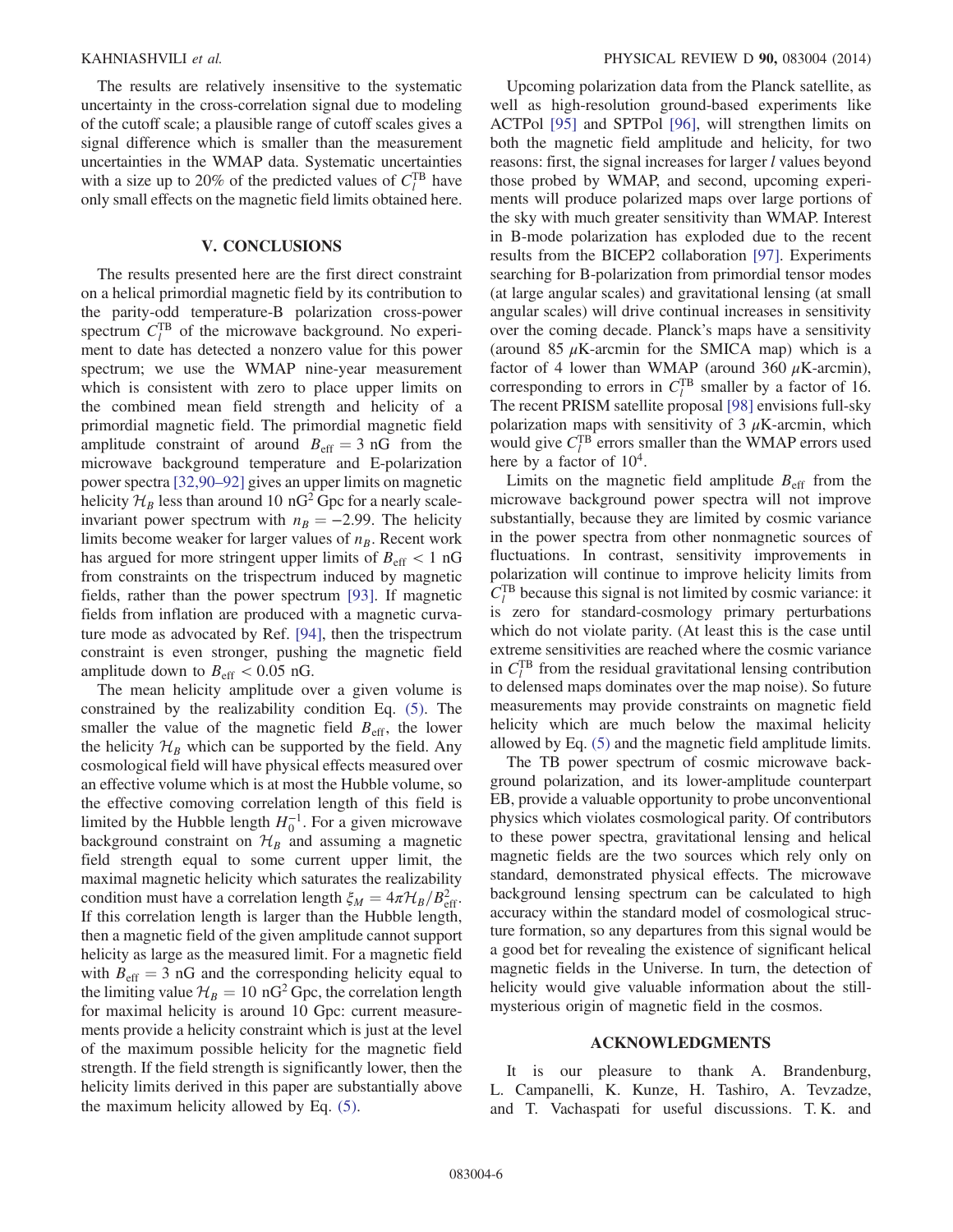G. L. acknowledge partial support from the Swiss NSF SCOPES Grant No. IZ7370-152581. T. K. and A. K. were supported in part through NASA Astrophysics Theory program Grant No. NNXl0AC85G and NSF Astrophysics and Astronomy Grant Program Grants No. AST-1109180 and No. AST-1108790. T. K. acknowledges partial support from Berkman Foundation. A. K. is partly supported by NSF Astrophysics and Astronomy Grant No. AST-1312380. This work made use of the NASA Astrophysical Data System for bibliographic information.

# APPENDIX: DERIVATION OF  $\mathit C_l^{\text{TB}\;(V)}$

The solution of Eq. [\(17\)](#page-3-5) can be written in the form

$$
P^{(\pm 1)} = \frac{\sqrt{3}}{30} k \int_0^{\eta} d\eta' e^{-\frac{3}{10}\tau(\eta,\eta')} \Theta_1^{(\pm 1)}(\eta') = \frac{\sqrt{3}}{30} k \int_0^{\eta} d\eta' e^{+\frac{3}{10}\tau(\eta)} e^{-\frac{3}{10}\tau(\eta')} \Theta_1^{(\pm 1)}(\eta'), \tag{A1}
$$

<span id="page-6-0"></span>where  $\tau(\eta, \eta') = \int_{\eta'}^{\eta} d\eta'' \dot{\tau}(\eta'') = \tau(\eta') - \tau(\eta)$  and the visibility function  $V(\eta) = \frac{d}{d\eta} e^{-\tau(\eta)} = \dot{\tau} e^{-\tau}$  can be approximated by the asymmetric Gaussian function [\[88,99\]](#page-8-10)

$$
V(\eta) = V(\eta_{\text{dec}}) \exp\left[-\frac{(\eta - \eta_{\text{dec}})^2}{2\Delta \eta_{\text{dec}}^2}\right],\tag{A2}
$$

where  $\Delta \eta_{\text{dec}} = \Delta \eta_{\text{dec}_1} \Theta(\eta_{\text{dec}} - \eta) + \Delta \eta_{\text{dec}_2} \Theta(\eta - \eta_{\text{dec}})$ ,  $\Delta \eta_{\text{dec}_1} = 0.0011 \eta_0$  and  $\Delta \eta_{\text{dec}_2} = 0.0019 \eta_0$ , and  $\Theta(\eta)$  is the usual step function. The prefactor  $V(\eta_{\text{dec}}) = \frac{1}{\sqrt{2\pi}\Delta\eta_{\text{dec}}}}$  is calculated from the normalization condition  $\int_0^{\eta_0} V(\eta) d\eta = 1$ . Substituting the solution Eq.  $(A1)$  into Eq.  $(12)$  we obtain

$$
\frac{B_l^{\pm 1}(k, \eta_0)}{2l+1} = \mp \frac{k}{10\sqrt{2}} \sqrt{(l-1)(l+2)} \int_0^{\eta_0} d\eta V(\eta) \frac{j_l(k(\eta_0 - \eta))}{k(\eta_0 - \eta)} \int_0^{\eta} d\eta' e^{+\frac{3}{10}\tau(\eta)} e^{-\frac{3}{10}\tau(\eta')} \Theta_1^{(\pm 1)}(\eta'). \tag{A3}
$$

Since the visibility function  $V(\eta)$  is sharply peaked around  $\eta = \eta_{\text{dec}}$  and  $e^{-\frac{3}{10}\tau(\eta')}$  behaves like a step function, the  $\Theta_1^{(\pm 1)}(\eta')$ factor can approximately be pulled out from the  $\eta'$  integration and we get

$$
\frac{B_l^{\pm 1}(k,\eta_0)}{2l+1} = \mp \frac{k}{10\sqrt{2}} \sqrt{(l-1)(l+2)} \int_0^{\eta_0} d\eta V(\eta) \frac{j_l(k(\eta_0 - \eta))}{k(\eta_0 - \eta)} \Theta_1^{(\pm 1)}(\eta) \int_0^{\eta} d\eta' e^{\frac{-3}{10}\tau(\eta)} e^{-\frac{3}{10}\tau(\eta')}.
$$
(A4)

Noticing that  $V(\eta) \propto \exp(-\gamma(\eta - \eta_{dec})^2)$  and  $j_l(k(\eta_0 - \eta))$  contains a mixture of oscillating modes  $e^{ip\eta}$  and  $e^{-ip\eta}$  with  $p \propto k$ , the formula  $\int_{-\infty}^{\infty} e^{-\gamma \eta^2} e^{ip\eta} d\eta = e^{-p^2/4\gamma} \int_{-\infty}^{\infty} e^{-\gamma \eta^2} d\eta$  gives the approximation [\[88\]](#page-8-10)

$$
\int_0^{\eta_0} d\eta V(\eta) \frac{j_l(k(\eta_0 - \eta))}{k(\eta_0 - \eta)} \Theta_1^{(\pm 1)}(\eta) \approx \frac{j_l(k(\eta_0 - \eta_{\text{dec}}))}{k\eta_0 - k\eta_{\text{dec}}}\Theta_1^{(\pm 1)}(\eta_{\text{dec}})D_E(k) \int_0^{\eta_0} d\eta V(\eta),\tag{A5}
$$

where  $D_E(k)$  is the Silk damping factor for polarization [\[88\]](#page-8-10), Eq. [\(19\).](#page-4-4)

Introducing a new variable  $x \equiv \tau(\eta')/\tau(\eta)$ , approximating  $d\eta' = -\Delta \eta_{\text{dec}} dx/x$ , and noticing that

$$
\int_0^{\eta_0} d\eta V(\eta) \int_1^{\infty} \frac{dx}{x} e^{-\frac{3}{10}x\tau(\eta)} e^{\frac{3}{10}\tau(\eta)} = \Delta \eta_{\text{dec}} \cdot \int_0^{\infty} d\tau e^{-\frac{7}{10}\tau(\eta)} \int_1^{\infty} \frac{dx}{x} e^{-\frac{3}{10}x\tau(\eta)} = \Delta \eta_{\text{dec}} \frac{10}{7} \ln \frac{10}{3},\tag{A6}
$$

<span id="page-6-1"></span>we get

$$
\frac{B^{\pm 1}(k,\eta_0)}{2l+1} = \mp \frac{\sqrt{2}}{14} \ln\left(\frac{10}{3}\right) \sqrt{(l-1)(l+2)} D_E(k) \frac{j_l(k\eta_0)}{k\eta_0} k \Delta \eta_{\text{dec}} \Theta_1^{(\pm 1)}(k,\eta_{\text{dec}})
$$
(A7)

$$
= \mp \frac{\sqrt{2}}{14} \ln \left( \frac{10}{3} \right) \sqrt{(l-1)(l+2)} D_E(k) k \Delta \eta_{\text{dec}} \frac{j_l(k\eta_0)}{k\eta_0} \Omega^{(\pm 1)}(k, \eta_{\text{dec}}).
$$
 (A8)

<span id="page-6-2"></span>Making use of Eqs. [\(A8\)](#page-6-1) and [\(11\)](#page-3-0), we finally obtain for the temperature-B-polarization cross-correlation function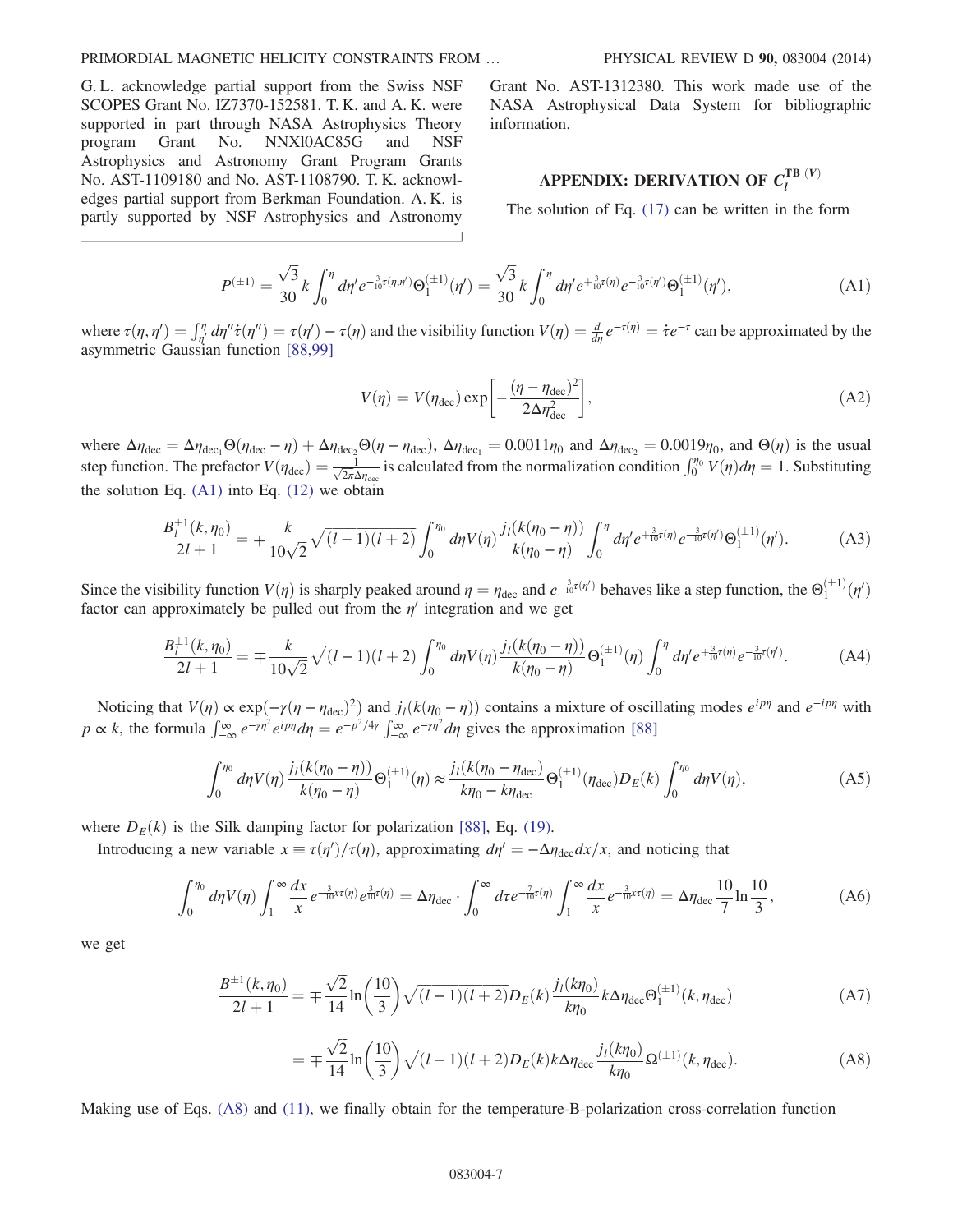$$
C_l^{\text{TB}(V)} = -\frac{2}{7\pi} \ln\left(\frac{10}{3}\right) \sqrt{\frac{(l+2)!}{(l-2)!}}
$$

$$
\times \int dk k^2 D_E(k) \omega(k, \eta_{\text{dec}}) \frac{j_l^2(k\eta_0)}{(k\eta_0)^2} k \Delta \eta_{\text{dec}}, \quad (A9)
$$

<span id="page-7-20"></span>where  $\omega(k)$  is the helical part of the power spectrum which can be expressed as [\[35\]](#page-7-15)

$$
\omega(k,\eta) = \left[\frac{k\eta}{(\rho_{\gamma,0} + \rho_{\gamma,0})(1 + R_{\text{dec}})}\right]^2 g(k).
$$
 (A10)

Here  $p_{\gamma 0}$  and  $\rho_{\gamma 0}$  are the radiation pressure and energy density today,  $R_{\text{dec}}$  is the baryon-photon energy density at decoupling, and  $g(k)$  can be expressed in terms of the

<span id="page-7-21"></span>spectral indices  $n_B$  and  $n_H$ , values of  $B_\lambda$ ,  $H_\lambda$ , and the smoothing scale  $\lambda$  as

$$
g(k) = \mathcal{G}\lambda k(\lambda k_D)^{n_B + n_H + 2} \left[ 1 + \frac{n_H - 1}{n_B + 3} \left( \frac{k}{k_D} \right)^{n_B + n_H + 2} \right]
$$
\n(A11)

<span id="page-7-22"></span>with

$$
G = \frac{\lambda^3 B_{\lambda}^2 H_{\lambda}^2}{24(n_B + n_H + 2)\Gamma(\frac{n_B + 3}{2})\Gamma(\frac{n_H + 4}{2})}.
$$
 (A12)

Then using Eqs.  $(A10)$ ,  $(A11)$ , and  $(A12)$  in Eq.  $(A9)$  we arrive at Eq. [\(18\).](#page-3-6)

- <span id="page-7-0"></span>[1] L. M. Widrow, [Rev. Mod. Phys.](http://dx.doi.org/10.1103/RevModPhys.74.775) **74**, 775 (2002).
- <span id="page-7-1"></span>[2] R. M. Kulsrud and E. G. Zweibel, [Rep. Prog. Phys.](http://dx.doi.org/10.1088/0034-4885/71/4/046901) 71, [046901 \(2008\).](http://dx.doi.org/10.1088/0034-4885/71/4/046901)
- <span id="page-7-2"></span>[3] A. Kandus, K. E. Kunze, and C. G. Tsagas, [Phys. Rep.](http://dx.doi.org/10.1016/j.physrep.2011.03.001) 505, [1 \(2011\).](http://dx.doi.org/10.1016/j.physrep.2011.03.001)
- [4] R. Durrer and A. Neronov, [Astron. Astrophys.](http://dx.doi.org/10.1007/s00159-013-0062-7) 21, 62 [\(2013\).](http://dx.doi.org/10.1007/s00159-013-0062-7)
- <span id="page-7-3"></span>[5] A. Brandenburg and K. Subramanian, [Phys. Rep.](http://dx.doi.org/10.1016/j.physrep.2005.06.005) 417, 1 [\(2005\).](http://dx.doi.org/10.1016/j.physrep.2005.06.005)
- <span id="page-7-4"></span>[6] A. G. Tevzadze, L. Kisslinger, A. Brandenburg, and T. Kahniashvili, [Astrophys. J.](http://dx.doi.org/10.1088/0004-637X/759/1/54) 759, 54 (2012).
- <span id="page-7-5"></span>[7] J. M. Cornwall, Phys. Rev. D **56**[, 6146 \(1997\).](http://dx.doi.org/10.1103/PhysRevD.56.6146)
- [8] M. Giovannini and M. E. Shaposhnikov, [Phys. Rev. D](http://dx.doi.org/10.1103/PhysRevD.57.2186) 57, [2186 \(1998\)](http://dx.doi.org/10.1103/PhysRevD.57.2186).
- [9] G. B. Field and S. M. Carroll, [Phys. Rev. D](http://dx.doi.org/10.1103/PhysRevD.62.103008) 62, 103008 [\(2000\).](http://dx.doi.org/10.1103/PhysRevD.62.103008)
- [10] T. Vachaspati, Phys. Rev. Lett. **87**[, 251302 \(2001\)](http://dx.doi.org/10.1103/PhysRevLett.87.251302).
- [11] H. Tashiro, T. Vachaspati, and A. Vilenkin, [Phys. Rev. D](http://dx.doi.org/10.1103/PhysRevD.86.105033) 86, [105033 \(2012\).](http://dx.doi.org/10.1103/PhysRevD.86.105033)
- [12] G. Sigl, Phys. Rev. D 66[, 123002 \(2002\).](http://dx.doi.org/10.1103/PhysRevD.66.123002)
- [13] K. Subramanian and A. Brandenburg, [Phys. Rev. Lett.](http://dx.doi.org/10.1103/PhysRevLett.93.205001) 93, [205001 \(2004\).](http://dx.doi.org/10.1103/PhysRevLett.93.205001)
- [14] L. Campanelli and M. Giannotti, [Phys. Rev. D](http://dx.doi.org/10.1103/PhysRevD.72.123001) 72, 123001 [\(2005\).](http://dx.doi.org/10.1103/PhysRevD.72.123001)
- [15] V. B. Semikoz and D. D. Sokoloff, [Astron. Astrophys.](http://dx.doi.org/10.1051/0004-6361:200500094) 433, [L53 \(2005\);](http://dx.doi.org/10.1051/0004-6361:200500094) V. B. Semikoz and D. D. Sokoloff, [Int. J. Mod.](http://dx.doi.org/10.1142/S0218271805007553) Phys. D 14[, 1839 \(2005\).](http://dx.doi.org/10.1142/S0218271805007553)
- [16] A. Diaz-Gil, J. Garcia-Bellido, M. Garcia Perez, and A. Gonzalez-Arroyo, Phys. Rev. Lett. 100[, 241301 \(2008\).](http://dx.doi.org/10.1103/PhysRevLett.100.241301)
- [17] L. Campanelli, [Int. J. Mod. Phys. D](http://dx.doi.org/10.1142/S0218271809015175) 18, 1395 (2009).
- [18] L. Campanelli, Phys. Rev. Lett. **111**[, 061301 \(2013\)](http://dx.doi.org/10.1103/PhysRevLett.111.061301).
- <span id="page-7-6"></span>[19] R. Banerjee and K. Jedamzik, [Phys. Rev. D](http://dx.doi.org/10.1103/PhysRevD.70.123003) 70, 123003 [\(2004\).](http://dx.doi.org/10.1103/PhysRevD.70.123003)
- <span id="page-7-7"></span>[20] T. A. Ensslin, [Astron. Astrophys.](http://dx.doi.org/10.1051/0004-6361:20030162) 401, 499 (2003).
- [21] J. P. Vallée, [New Astron. Rev.](http://dx.doi.org/10.1016/j.newar.2004.03.017) 48, 763 (2004).
- <span id="page-7-8"></span>[22] M. Kamionkowski, A. Kosowsky, and A. Stebbins, [Phys.](http://dx.doi.org/10.1103/PhysRevD.55.7368) Rev. D 55[, 7368 \(1997\).](http://dx.doi.org/10.1103/PhysRevD.55.7368)
- [23] M. Zaldarriaga and U. Seljak, [Phys. Rev. D](http://dx.doi.org/10.1103/PhysRevD.55.1830) 55, 1830 [\(1997\).](http://dx.doi.org/10.1103/PhysRevD.55.1830)
- <span id="page-7-9"></span>[24] A. Mack, T. Kahniashvili, and A. Kosowsky, [Phys. Rev. D](http://dx.doi.org/10.1103/PhysRevD.65.123004) 65[, 123004 \(2002\).](http://dx.doi.org/10.1103/PhysRevD.65.123004)
- <span id="page-7-10"></span>[25] J. R. Shaw and A. Lewis, Phys. Rev. D **81**[, 043517 \(2010\).](http://dx.doi.org/10.1103/PhysRevD.81.043517)
- [26] D. G. Yamazaki, K. Ichiki, T. Kajino, and G. J. Mathew, Adv. Astron. 2010[, 586590 \(2010\)](http://dx.doi.org/10.1155/2010/586590).
- [27] D. G. Yamazaki, K. Ichiki, T. Kajino, and G. J. Mathews, Phys. Rev. D 81[, 103519 \(2010\)](http://dx.doi.org/10.1103/PhysRevD.81.103519).
- [28] D. G. Yamazaki, K. Ichiki, T. Kajino, and G. J. Mathews, Phys. Rev. D 81[, 023008 \(2010\)](http://dx.doi.org/10.1103/PhysRevD.81.023008).
- [29] D. Paoletti and F. Finelli, [Phys. Lett. B](http://dx.doi.org/10.1016/j.physletb.2013.08.065) 726, 45 (2013).
- [30] D. Paoletti and F. Finelli, [Phys. Rev. D](http://dx.doi.org/10.1103/PhysRevD.83.123533) 83, 123533 [\(2011\).](http://dx.doi.org/10.1103/PhysRevD.83.123533)
- [31] K. E. Kunze, Phys. Rev. D **83**[, 023006 \(2011\)](http://dx.doi.org/10.1103/PhysRevD.83.023006).
- <span id="page-7-19"></span>[32] P. A. R. Ade et al. (Planck Collaboration), [Astron.](http://dx.doi.org/10.1051/0004-6361/201321591) [Astrophys., doi:10.1051/0004-6361/201321591 \(2014\).](http://dx.doi.org/10.1051/0004-6361/201321591)
- <span id="page-7-11"></span>[33] L. Pogosian, T. Vachaspati, and S. Winitzki, [Phys. Rev. D](http://dx.doi.org/10.1103/PhysRevD.65.083502) 65[, 083502 \(2002\).](http://dx.doi.org/10.1103/PhysRevD.65.083502)
- <span id="page-7-16"></span>[34] C. Caprini, R. Durrer, and T. Kahniashvili, [Phys. Rev. D](http://dx.doi.org/10.1103/PhysRevD.69.063006) 69, [063006 \(2004\).](http://dx.doi.org/10.1103/PhysRevD.69.063006)
- <span id="page-7-15"></span>[35] T. Kahniashvili and B. Ratra, [Phys. Rev. D](http://dx.doi.org/10.1103/PhysRevD.71.103006) 71, 103006 [\(2005\).](http://dx.doi.org/10.1103/PhysRevD.71.103006)
- <span id="page-7-17"></span>[36] K. E. Kunze, Phys. Rev. D **85**[, 083004 \(2012\)](http://dx.doi.org/10.1103/PhysRevD.85.083004).
- <span id="page-7-12"></span>[37] A. Kosowsky and A. Loeb, [Astrophys. J.](http://dx.doi.org/10.1086/177751) 469, 1 (1996).
- <span id="page-7-13"></span>[38] T. A. Ensslin and C. Vogt, [Astron. Astrophys.](http://dx.doi.org/10.1051/0004-6361:20030172) 401, 835 [\(2003\).](http://dx.doi.org/10.1051/0004-6361:20030172)
- [39] L. Campanelli, A. D. Dolgov, M. Giannotti, and F. L. Villante, [Astrophys. J.](http://dx.doi.org/10.1086/424840) 616, 1 (2004).
- <span id="page-7-18"></span>[40] A. Kosowsky, T. Kahniashvili, G. Lavrelashvili, and B. Ratra, Phys. Rev. D 71[, 043006 \(2005\).](http://dx.doi.org/10.1103/PhysRevD.71.043006)
- [41] T. Kahniashvili, Y. Maravin, and A. Kosowsky, [Phys. Rev.](http://dx.doi.org/10.1103/PhysRevD.80.023009) D 80[, 023009 \(2009\)](http://dx.doi.org/10.1103/PhysRevD.80.023009).
- <span id="page-7-14"></span>[42] P. Cabella, P. Natoli, and J. Silk, [Phys. Rev. D](http://dx.doi.org/10.1103/PhysRevD.76.123014) 76, 123014 [\(2007\).](http://dx.doi.org/10.1103/PhysRevD.76.123014)
- [43] J. Q. Xia, H. Li, X. l. Wang, and X. m. Zhang, [Astron.](http://dx.doi.org/10.1051/0004-6361:200809410) Astrophys. 483[, 715 \(2008\).](http://dx.doi.org/10.1051/0004-6361:200809410)